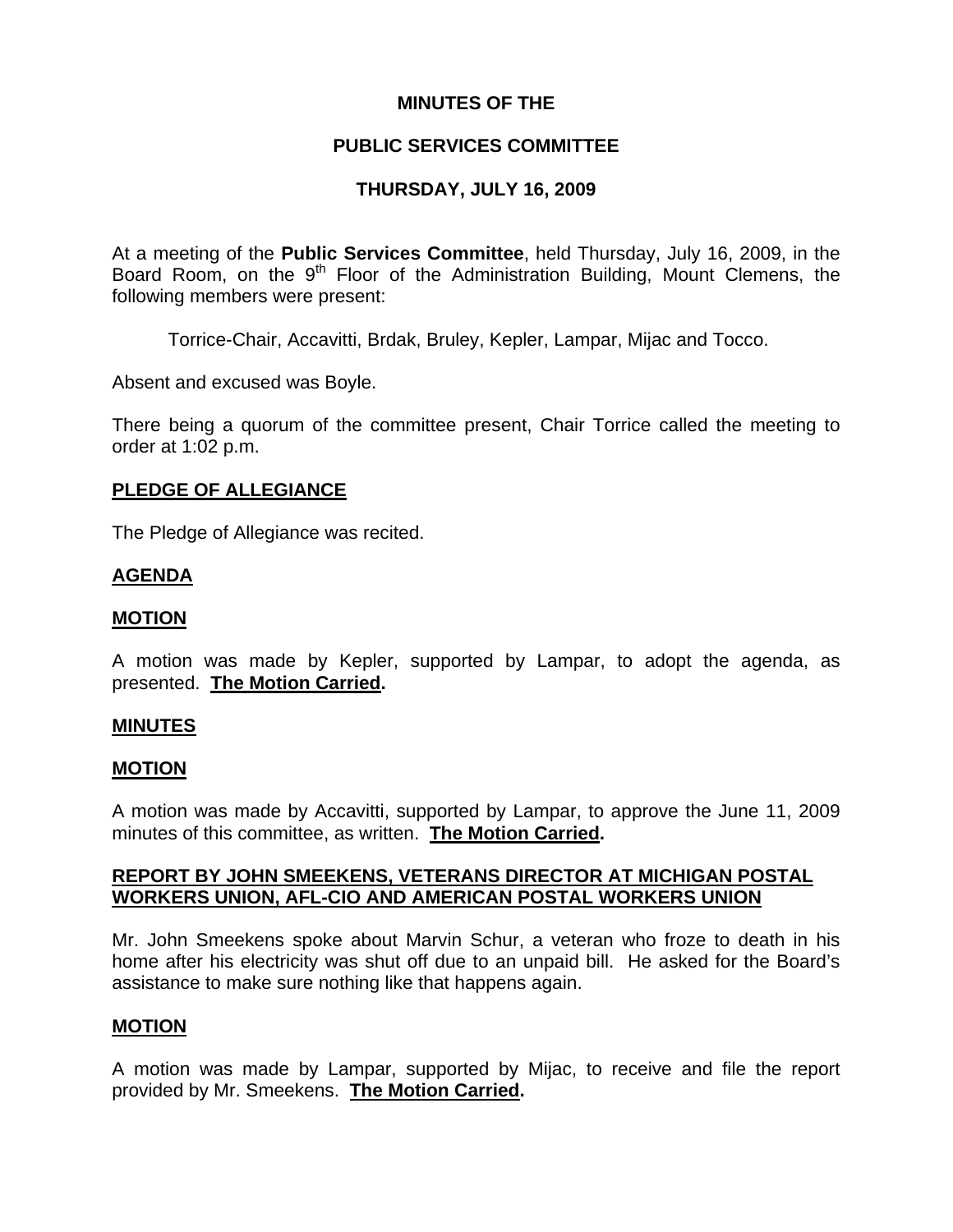# **REPORT BY DEB SCHROEDER, FAMILY SUPPORT SERVICES DIRECTOR, INTERNATIONAL GUARD**

Ms. Schroeder was not present.

## **STATUS REPORT BY VETERANS SERVICES DEPARTMENT DIRECTOR**

Mr. Harris introduced Ms. Laura Rios, a new counselor in their office.

The following commissioner spoke: Bruley.

### **MOTION**

A motion was made by Tocco, supported by Mijac, to receive and file the status report provided by the Director of the Veterans' Services Department for the month of May. **The Motion Carried.** 

# **STATUS REPORT BY MACOMB COUNTY DEPARTMENT OF HUMAN SERVICES**

### **MOTION**

A motion was made by Tocco, supported by Kepler, to receive and file the status report provided by Ms. Andrzejak, Acting Director of the Macomb County Department of Human Services. **The Motion Carried.** 

## **AUTHORIZE COMMUNITY SERVICES AGENCY TO RECEIVE COMMUNITY DEVELOPMENT BLOCK GRANT FUNDS FROM CITY OF ROSEVILLE**

## **COMMITTEE RECOMMENDATION – MOTION**

A MOTION WAS MADE BY TOCCO, SUPPORTED BY LAMPAR, TO RECOMMEND THAT THE BOARD OF COMMISSIONERS AUTHORIZE THE MACOMB COUNTY COMMUNITY SERVICES AGENCY TO RECEIVE COMMUNITY DEVELOPMENT BLOCK GRANT FUNDS FROM THE CITY OF ROSEVILLE IN THE AMOUNT OF \$30,000. **THE MOTION CARRIED.** 

## **AUTHORIZE COMMUNITY SERVICES AGENCY TO RECEIVE FUNDS FROM DEPARTMENT OF EDUCATION TO PROVIDE COMMODITY FOODS TO LOW INCOME FAMILIES**

## **COMMITTEE RECOMMENDATION – MOTION**

A MOTION WAS MADE BY TOCCO, SUPPORTED BY MIJAC, TO RECOMMEND THAT THE BOARD OF COMMISSIONERS AUTHORIZE THE MACOMB COUNTY COMMUNITY SERVICES AGENCY TO RECEIVE \$35,934 FROM THE DEPARTMENT OF EDUCATION TO PROVIDE COMMODITY FOODS TO LOW INCOME FAMILIES. **THE MOTION CARRIED.**